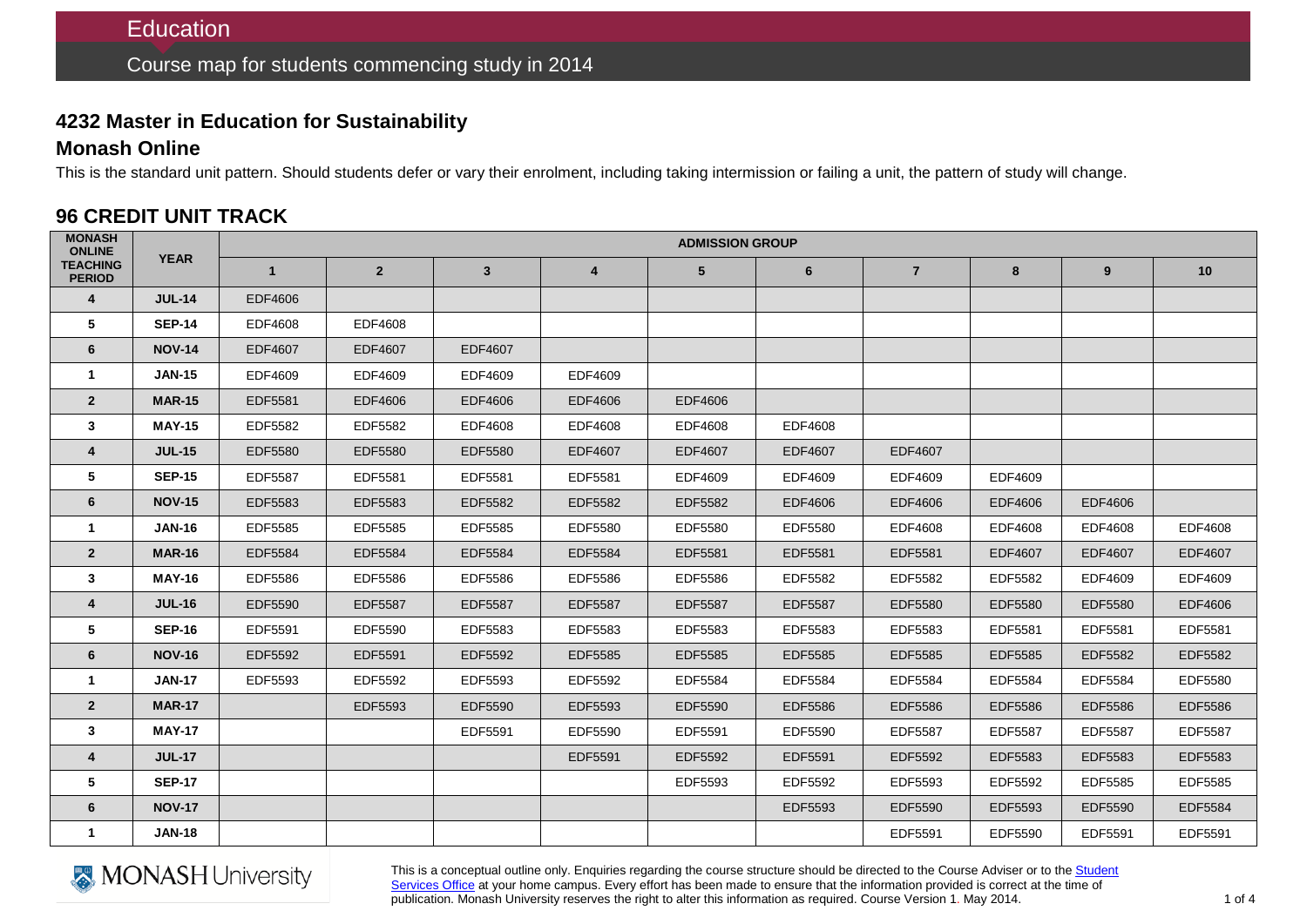Course map for students commencing study in 2014

### **72 CREDIT UNIT TRACK**

| <b>MONASH</b><br><b>ONLINE</b>   | <b>YEAR</b>   | <b>ADMISSION GROUP</b> |                |                |                |                |                |                |                |                |                |  |
|----------------------------------|---------------|------------------------|----------------|----------------|----------------|----------------|----------------|----------------|----------------|----------------|----------------|--|
| <b>TEACHING</b><br><b>PERIOD</b> |               | $\mathbf{1}$           | $2^{\circ}$    | 3 <sup>1</sup> | 4              | $5\phantom{1}$ | $6\phantom{1}$ | $\overline{7}$ | 8              | 9 <sup>°</sup> | 10             |  |
| $\overline{4}$                   | <b>JUL-14</b> | <b>EDF5580</b>         |                |                |                |                |                |                |                |                |                |  |
| $5\phantom{.0}$                  | <b>SEP-14</b> | EDF5581                | EDF5581        |                |                |                |                |                |                |                |                |  |
| 6                                | <b>NOV-14</b> | EDF5582                | EDF5582        | EDF5582        |                |                |                |                |                |                |                |  |
| $\mathbf{1}$                     | <b>JAN-15</b> | EDF5583                | EDF5580        | EDF5580        | EDF5580        |                |                |                |                |                |                |  |
| $\overline{2}$                   | <b>MAR-15</b> | EDF5585                | EDF5585        | EDF5581        | EDF5581        | EDF5581        |                |                |                |                |                |  |
| 3                                | <b>MAY-15</b> | EDF5584                | EDF5584        | EDF5584        | EDF5582        | EDF5582        | EDF5582        |                |                |                |                |  |
| 4                                | <b>JUL-15</b> | EDF5586                | EDF5586        | <b>EDF5586</b> | <b>EDF5586</b> | EDF5580        | EDF5580        | <b>EDF5580</b> |                |                |                |  |
| 5                                | <b>SEP-15</b> | <b>EDF5587</b>         | <b>EDF5587</b> | <b>EDF5587</b> | <b>EDF5587</b> | EDF5587        | EDF5581        | EDF5581        | EDF5581        |                |                |  |
| $6\phantom{1}$                   | <b>NOV-15</b> | EDF5590                | EDF5583        | EDF5583        | EDF5583        | EDF5583        | EDF5583        | EDF5582        | EDF5582        | EDF5582        |                |  |
| -1                               | <b>JAN-16</b> | EDF5591                | EDF5590        | EDF5585        | EDF5585        | EDF5585        | EDF5585        | EDF5585        | EDF5580        | EDF5580        | EDF5580        |  |
| $\overline{2}$                   | <b>MAR-16</b> | EDF5592                | EDF5591        | EDF5592        | EDF5584        | EDF5584        | EDF5584        | EDF5584        | <b>EDF5584</b> | EDF5581        | EDF5581        |  |
| 3                                | <b>MAY-16</b> | EDF5593                | EDF5592        | EDF5593        | EDF5592        | EDF5586        | EDF5586        | EDF5586        | EDF5586        | EDF5586        | EDF5582        |  |
| 4                                | <b>JUL-16</b> |                        | EDF5593        | EDF5590        | EDF5593        | EDF5590        | <b>EDF5587</b> | <b>EDF5587</b> | <b>EDF5587</b> | <b>EDF5587</b> | <b>EDF5587</b> |  |
| $5\phantom{.0}$                  | <b>SEP-16</b> |                        |                | EDF5591        | EDF5590        | EDF5591        | EDF5590        | EDF5583        | EDF5583        | EDF5583        | EDF5583        |  |
| 6                                | <b>NOV-16</b> |                        |                |                | EDF5591        | EDF5592        | EDF5591        | EDF5592        | EDF5585        | <b>EDF5585</b> | <b>EDF5585</b> |  |
| $\mathbf{1}$                     | <b>JAN-17</b> |                        |                |                |                | EDF5593        | EDF5592        | EDF5593        | EDF5592        | EDF5584        | EDF5584        |  |
| $\overline{2}$                   | <b>MAR-17</b> |                        |                |                |                |                | EDF5593        | EDF5590        | EDF5593        | EDF5590        | <b>EDF5586</b> |  |
| $\mathbf{3}$                     | <b>MAY-17</b> |                        |                |                |                |                |                | EDF5591        | EDF5590        | EDF5591        | EDF5590        |  |
| $\overline{4}$                   | <b>JUL-17</b> |                        |                |                |                |                |                |                | EDF5591        | EDF5592        | EDF5591        |  |
| 5                                | <b>SEP-17</b> |                        |                |                |                |                |                |                |                | EDF5593        | EDF5592        |  |
| 6                                | <b>NOV-17</b> |                        |                |                |                |                |                |                |                |                | EDF5593        |  |

This is a conceptual outline only. Enquiries regarding the course structure should be directed to the Course Adviser or to the <u>Student</u> [Services Office](http://www.education.monash.edu.au/contacts/) at your home campus. Every effort has been made to ensure that the information provided is correct at the time of publication. Monash University reserves the right to alter this information as required. Course Version 1. May 2014.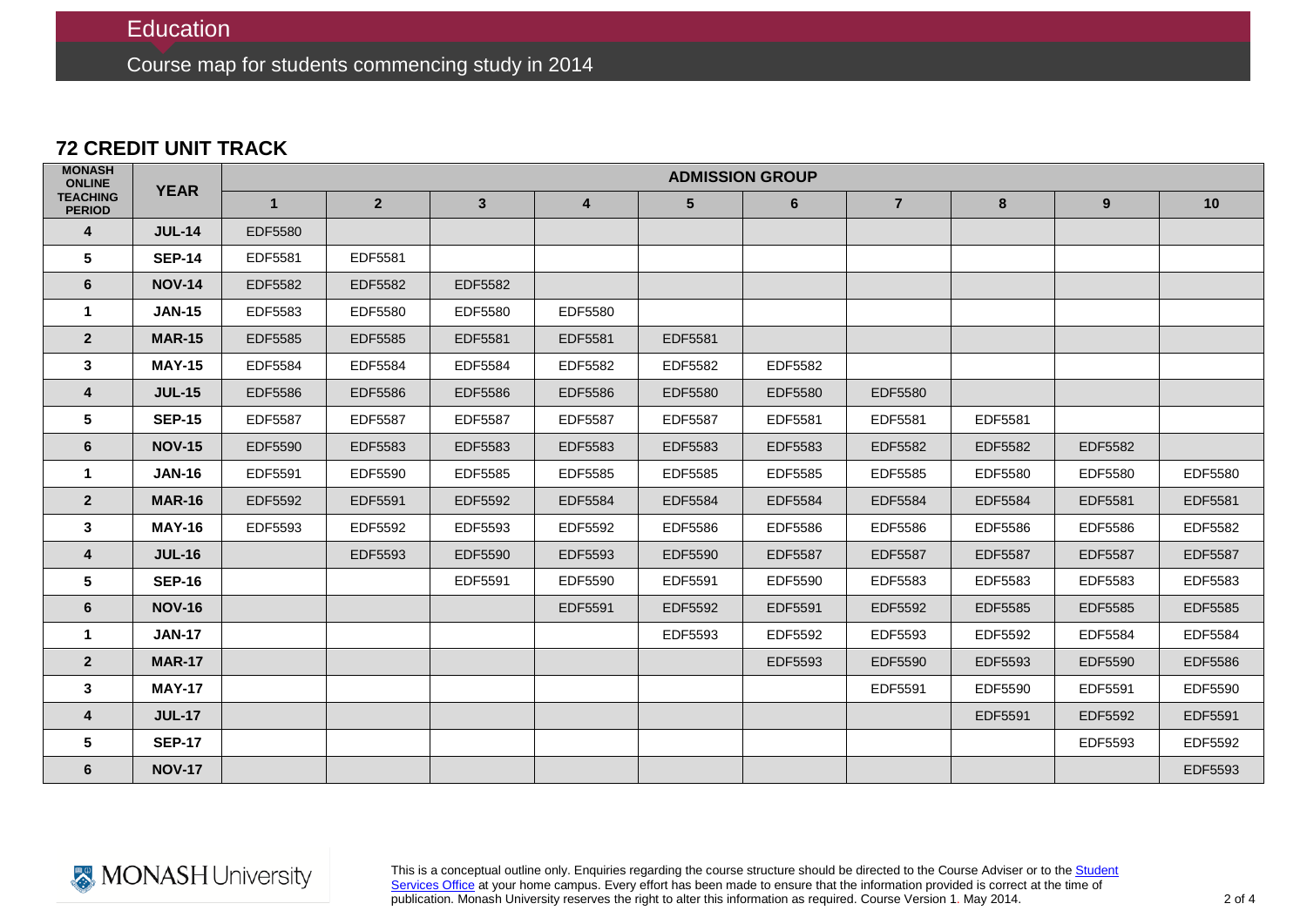# **Education**

Course map for students commencing study in 2014

## **48 CREDIT UNIT TRACK**

| <b>MONASH</b><br><b>ONLINE</b>   | <b>YEAR</b>   | <b>ADMISSION GROUP</b> |                |                |                |                |                |                |         |         |                |  |
|----------------------------------|---------------|------------------------|----------------|----------------|----------------|----------------|----------------|----------------|---------|---------|----------------|--|
| <b>TEACHING</b><br><b>PERIOD</b> |               | $\mathbf{1}$           | $\overline{2}$ | 3 <sup>1</sup> | 4              | 5              | 6              | $\overline{7}$ | 8       | 9       | 10             |  |
| $\overline{4}$                   | <b>JUL-14</b> | EDF5580                |                |                |                |                |                |                |         |         |                |  |
| 5                                | <b>SEP-14</b> | EDF5581                | EDF5581        |                |                |                |                |                |         |         |                |  |
| 6                                | <b>NOV-14</b> | <b>EDF5587</b>         | EDF5582        | EDF5582        |                |                |                |                |         |         |                |  |
|                                  | <b>JAN-15</b> | EDF5583                | EDF5583        | EDF5580        | EDF5580        |                |                |                |         |         |                |  |
| $\overline{2}$                   | <b>MAR-15</b> | EDF5590                | EDF5585        | EDF5585        | EDF5581        | EDF5581        |                |                |         |         |                |  |
| $\mathbf{3}$                     | <b>MAY-15</b> | EDF5591                | EDF5590        | EDF5584        | EDF5584        | EDF5582        | EDF5582        |                |         |         |                |  |
| $\overline{4}$                   | <b>JUL-15</b> | EDF5592                | EDF5591        | EDF5592        | <b>EDF5586</b> | <b>EDF5586</b> | EDF5580        | <b>EDF5580</b> |         |         |                |  |
| 5                                | <b>SEP-15</b> | EDF5593                | EDF5592        | EDF5593        | EDF5592        | <b>EDF5587</b> | <b>EDF5587</b> | EDF5581        | EDF5581 |         |                |  |
| 6                                | <b>NOV-15</b> |                        | EDF5593        | EDF5590        | EDF5593        | <b>EDF5590</b> | EDF5583        | EDF5583        | EDF5582 | EDF5582 |                |  |
| -1                               | <b>JAN-16</b> |                        |                | EDF5591        | EDF5590        | EDF5591        | EDF5590        | EDF5585        | EDF5585 | EDF5580 | EDF5580        |  |
| $\overline{2}$                   | <b>MAR-16</b> |                        |                |                | EDF5591        | EDF5592        | EDF5591        | EDF5592        | EDF5584 | EDF5584 | EDF5581        |  |
| $\mathbf{3}$                     | <b>MAY-16</b> |                        |                |                |                | EDF5593        | EDF5592        | EDF5593        | EDF5592 | EDF5586 | <b>EDF5586</b> |  |
| $\overline{4}$                   | <b>JUL-16</b> |                        |                |                |                |                | EDF5593        | EDF5590        | EDF5593 | EDF5590 | <b>EDF5587</b> |  |
| 5                                | <b>SEP-16</b> |                        |                |                |                |                |                | EDF5591        | EDF5590 | EDF5591 | EDF5590        |  |
| 6                                | <b>NOV-16</b> |                        |                |                |                |                |                |                | EDF5591 | EDF5592 | EDF5591        |  |
| $\mathbf 1$                      | <b>JAN-17</b> |                        |                |                |                |                |                |                |         | EDF5593 | EDF5592        |  |
| $\overline{2}$                   | <b>MAR-17</b> |                        |                |                |                |                |                |                |         |         | EDF5593        |  |



This is a conceptual outline only. Enquiries regarding the course structure should be directed to the Course Adviser or to the <u>Student</u> [Services Office](http://www.education.monash.edu.au/contacts/) at your home campus. Every effort has been made to ensure that the information provided is correct at the time of publication. Monash University reserves the right to alter this information as required. Course Version 1. May 2014.